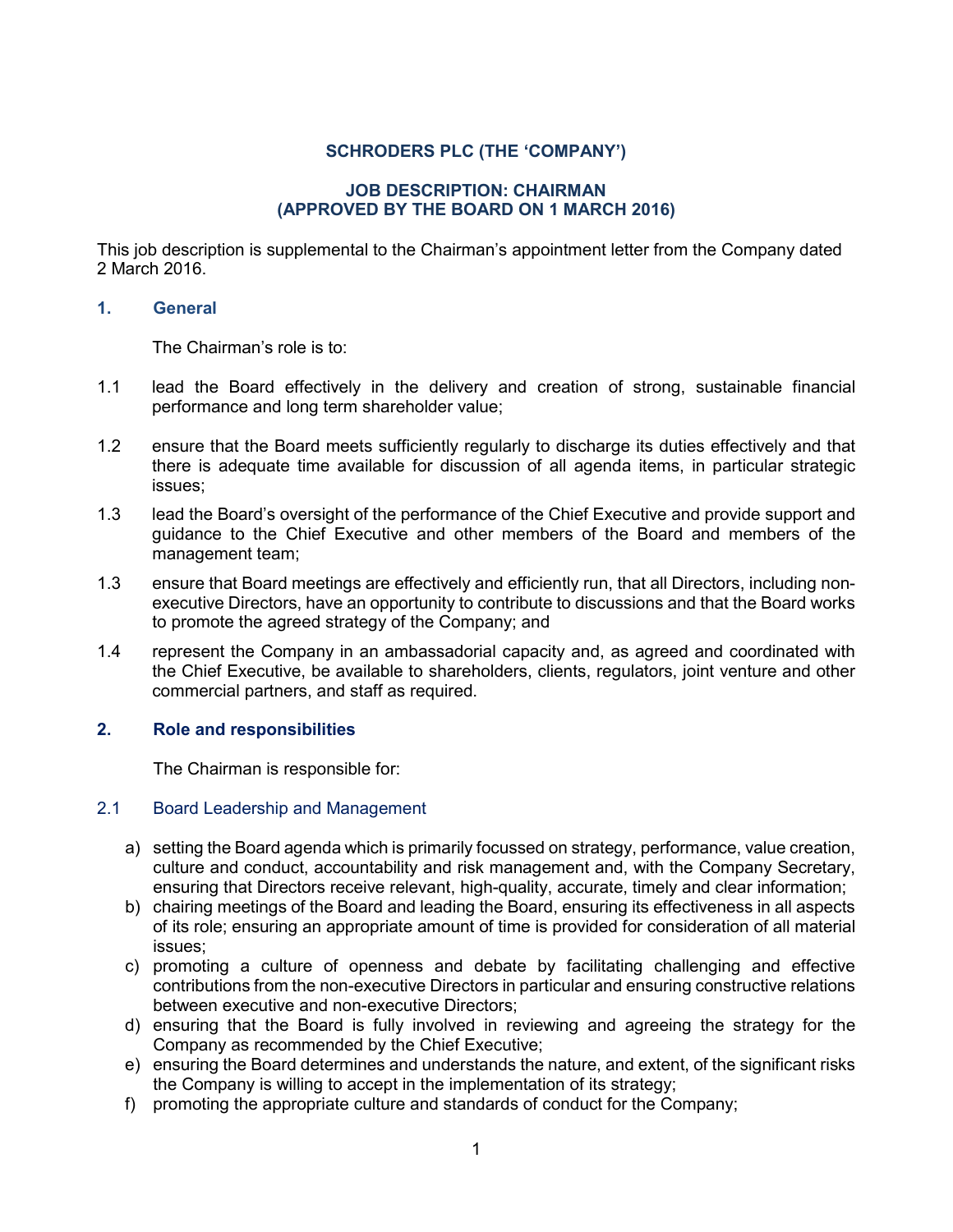- g) acting as chairman of the Nominations Committee and ensuring appropriate Board succession plans are in place for all Directors including the Chairman and Chief Executive;
- h) ensuring Board Committees are clearly structured with appropriate terms of reference.

# 2.2 Induction and Training

- a) ensuring, with the Company Secretary, that new Directors receive a full, formal and tailored induction on joining the Board;
- b) reviewing and ensuring that Directors update their skills and knowledge in strategic areas and their familiarity with the core business of the Company;
- c) liaising with the Company Secretary in this regard who will play the key role in facilitating the provision of appropriate training.

#### 2.3 Evaluation

- a) overseeing an annual evaluation of the Board's performance and that of its Committees and of individual Directors in their role as members of the Board, with the use of an external facilitator at least every three years;
- b) acting on the results of the performance evaluation by addressing any concerns or weaknesses of the Board;
- c) ensuring that his own performance is evaluated annually by the Senior Independent Director after appropriate consultation with the other Directors. At least every third year the evaluation process will be externally facilitated by an independent body.

#### 2.4 Chief Executive and Senior Management

- a) leading the identification, appointment and evaluation of the performance of the Chief Executive.
- b) maintaining a close relationship of trust with the Chief Executive, meeting with him as required, while respecting the demarcation between executive and non-executive responsibilities. He will provide advice and counsel and be a sounding board for the Chief Executive as required. The Chief Executive will be the normal channel for communications with the Executive Directors;

### 2.5 Communication

- a) being available as required by, and maintaining appropriate relations with, the Company's shareholders to ensure timely, effective and transparent communication with them;
- b) ensuring that the views of shareholders are communicated to the Board as a whole;
- c) ensuring that the Company communicates effectively on all aspects of its strategy and corporate governance;
- d) if required after consultation with the Chief Executive, representing the Company in external relationships with major clients, industry organisations and other key outside parties, such as regulatory bodies, and visiting overseas offices.
- e) if required after consultation with the Chief Executive, responding to media and public relations issues;

### 2.6 General Meetings

Chairing General Meetings of the Company and arranging for the chairmen of the Audit and Risk, Remuneration and Nominations Committees to be available to answer questions at Annual General Meetings and for all of the Company's Directors to attend.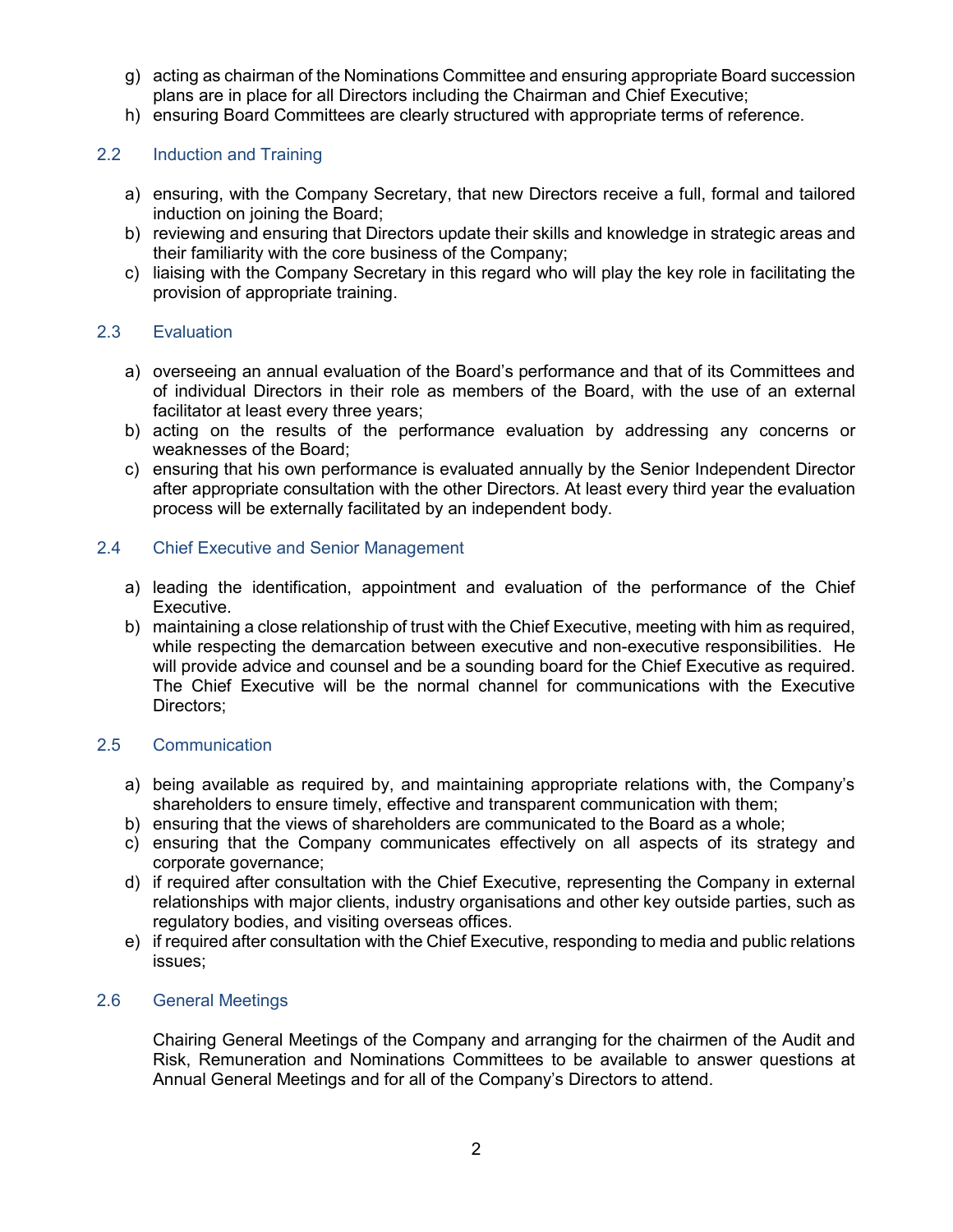# 2.7 Chairman's Committee

Chairing the Chairman's Committee (which is not a Committee of the Board) which comprises the non-executive Directors and serves as a forum for:

- a) the annual evaluation of the Chief Executive;
- b) the review of the Chief Executive's plans for management succession;
- c) informal discussion of matters of relevance to the non-executive Directors; and
- d) such other matters as the Chairman considers appropriate.

# **3. Financial Conduct Authority ('FCA') and Prudential Regulation Authority ("PRA")**

This role is an 'approved person role' as defined by the FCA and in discharging his responsibilities the Chairman is expected to comply with the FCA's statements of principle as applicable to a controlled function holder. A copy of the statements of principle in their current form is attached as Appendix 1.

The Chairman in discharging his responsibilities is also expected to comply with the PRA's Fundamental Rules.

## **4. Matters which fall outside the Chairman's scope of duties**

The Chairman will be registered as an Approved Person with the FCA in relation to the Company's main trading subsidiary, Schroder Investment Management Limited . Notwithstanding such registration, and for the avoidance of doubt, the following are matters which, in the normal course of events, will fall outside the Chairman's role and responsibilities:

- a) being a director of the regulated entities or taking any action or carrying out any duty which would result in being a shadow director of any regulated entities;
- b) receiving any board papers or board minutes of any regulated entities;
- c) attending any meetings (whether of the board or other committees) of any regulated entitiy;
- d) receiving or requesting any information or reports in relation to any regulated subsidiary, other than those (if any) which he would receive in the context of carrying out his duties as Chairman of the Company;
- e) having any form of executive or management responsibility for, or over, any part of the business of any regulated subsidiaries or their employees;
- f) having any responsibility for reporting matters to the FCA in relation to any of the Group's regulated entities;
- g) having any responsibility for the implementation of systems of control to comply with regulatory requirements, monitoring compliance with regulatory requirements or investigating any system failures or regulatory breaches within any regulated subsidiaries; and
- h) putting in place systems of control in respect of any regulated subsidiaries' businesses and ensuring that employees of any regulated subsidiaries are aware of the need for regulatory compliance.

Further, for the avoidance of doubt, no employee within any regulated subsidiary has a reporting line to the Chairman and nor will the Chairman delegate matters to, or have authority over, any such employees.